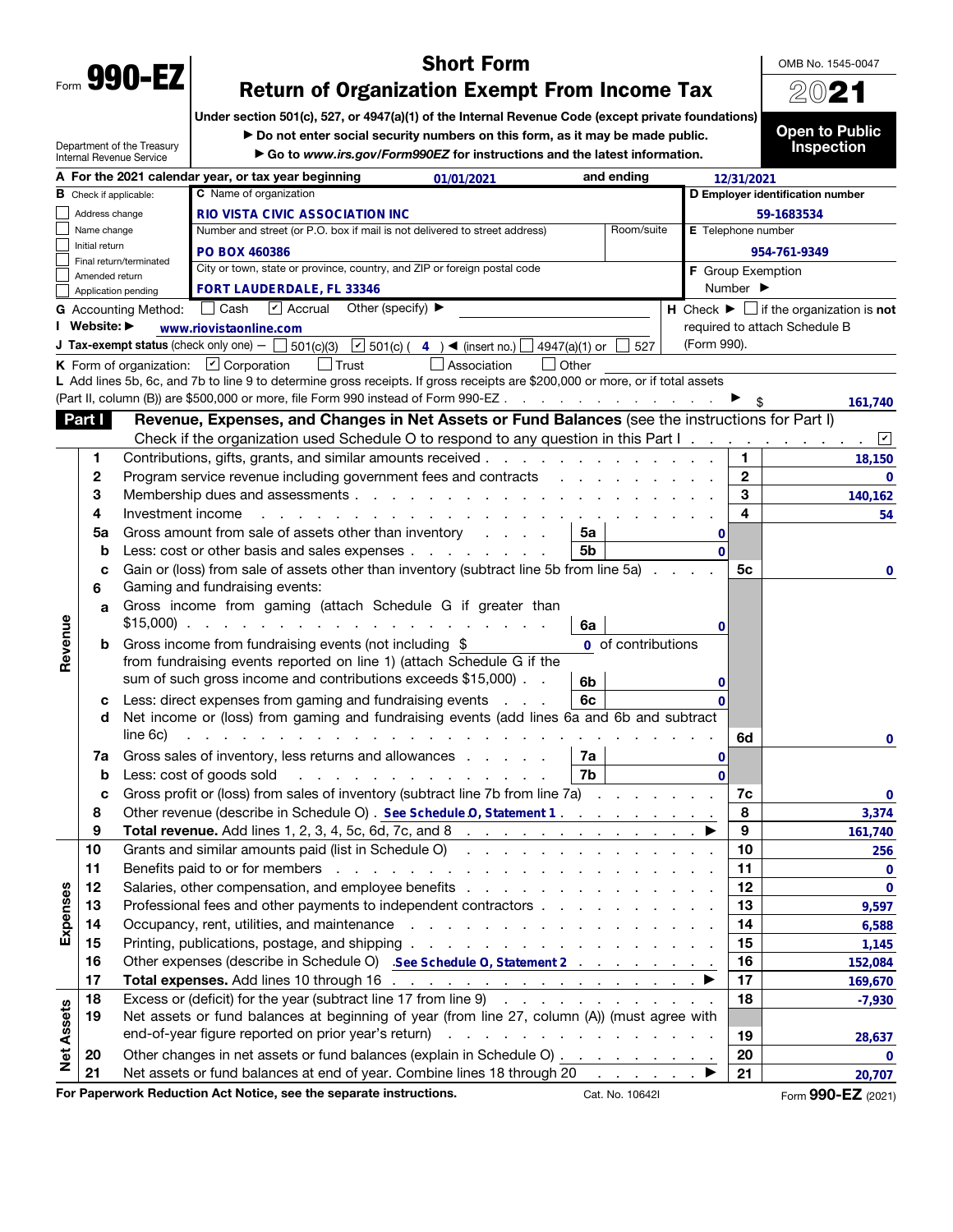|                  | Form 990-EZ (2021)                                                                                                                                                                                                   |                                       |                                                       |                                                                           |            | Page 2                                               |
|------------------|----------------------------------------------------------------------------------------------------------------------------------------------------------------------------------------------------------------------|---------------------------------------|-------------------------------------------------------|---------------------------------------------------------------------------|------------|------------------------------------------------------|
|                  | <b>Balance Sheets</b> (see the instructions for Part II)<br>Part II                                                                                                                                                  |                                       |                                                       |                                                                           |            |                                                      |
|                  | Check if the organization used Schedule O to respond to any question in this Part II                                                                                                                                 |                                       |                                                       |                                                                           |            | $\vert\mathbf{v}\vert$                               |
|                  |                                                                                                                                                                                                                      |                                       |                                                       | (A) Beginning of year                                                     |            | (B) End of year                                      |
| 22               | Cash, savings, and investments.                                                                                                                                                                                      |                                       |                                                       | 80,722 22                                                                 |            | 108,859                                              |
| 23               | Land and buildings.<br>the company of the company of                                                                                                                                                                 |                                       |                                                       |                                                                           | 0 23       | $\mathbf{0}$                                         |
| 24               |                                                                                                                                                                                                                      |                                       |                                                       |                                                                           | 0 24       | 4,184                                                |
| 25               | Total assets.<br>and a state of the state of the                                                                                                                                                                     |                                       |                                                       | 80,722 25                                                                 |            | 113,043                                              |
| 26               | Total liabilities (describe in Schedule O) See Schedule O, Statement 3                                                                                                                                               |                                       |                                                       | 52,085 26                                                                 |            | 92,336                                               |
| 27               | Net assets or fund balances (line 27 of column (B) must agree with line 21)                                                                                                                                          |                                       |                                                       | 28,637                                                                    | 27         | 20,707                                               |
| Part III         | Statement of Program Service Accomplishments (see the instructions for Part III)                                                                                                                                     |                                       |                                                       |                                                                           |            |                                                      |
|                  | Check if the organization used Schedule O to respond to any question in this Part III                                                                                                                                |                                       |                                                       |                                                                           |            | <b>Expenses</b>                                      |
|                  | What is the organization's primary exempt purpose?                                                                                                                                                                   | See Schedule O, Statement 4           |                                                       |                                                                           |            | (Required for section<br>$501(c)(3)$ and $501(c)(4)$ |
|                  | Describe the organization's program service accomplishments for each of its three largest program services,<br>as measured by expenses. In a clear and concise manner, describe the services provided, the number of |                                       |                                                       |                                                                           |            | organizations; optional for<br>others.)              |
| 28               | persons benefited, and other relevant information for each program title.<br>Security Service - Collect subscriptions, hire off-duty offices to patrol neighborhood, pay lease on patrol car                         |                                       |                                                       |                                                                           |            |                                                      |
|                  | to City of Fort Lauderdale, In 2021, we had 425 subscribers and paid for patrols approx. 10hrs/day 7days/wk.                                                                                                         |                                       |                                                       |                                                                           |            |                                                      |
|                  |                                                                                                                                                                                                                      |                                       |                                                       |                                                                           |            |                                                      |
|                  | (Grants \$                                                                                                                                                                                                           |                                       | 0) If this amount includes foreign grants, check here |                                                                           | <b>28a</b> | 118,999                                              |
| 29               | Maintenance of Common Areas - Maintained entrances and median strip plantings for 3 locations in the                                                                                                                 |                                       |                                                       |                                                                           |            |                                                      |
|                  | neighborhood.                                                                                                                                                                                                        |                                       |                                                       |                                                                           |            |                                                      |
|                  |                                                                                                                                                                                                                      |                                       |                                                       |                                                                           |            |                                                      |
|                  | (Grants \$                                                                                                                                                                                                           |                                       | 0) If this amount includes foreign grants, check here |                                                                           | <b>29a</b> | 6,113                                                |
| 30               | Installation and Maintenance of LPR cameras at key entrances.                                                                                                                                                        |                                       |                                                       |                                                                           |            |                                                      |
|                  |                                                                                                                                                                                                                      |                                       |                                                       |                                                                           |            |                                                      |
|                  |                                                                                                                                                                                                                      |                                       |                                                       |                                                                           |            |                                                      |
|                  | (Grants \$                                                                                                                                                                                                           |                                       | 0) If this amount includes foreign grants, check here |                                                                           | <b>30a</b> | 22,671                                               |
|                  | 31 Other program services (describe in Schedule O)                                                                                                                                                                   |                                       |                                                       |                                                                           |            |                                                      |
|                  | (Grants \$                                                                                                                                                                                                           |                                       | 0) If this amount includes foreign grants, check here |                                                                           | <b>31a</b> | $\Omega$                                             |
|                  | 32 Total program service expenses (add lines 28a through 31a)                                                                                                                                                        |                                       |                                                       |                                                                           | 32         | 147.783                                              |
| <b>Part IV</b>   | List of Officers, Directors, Trustees, and Key Employees (list each one even if not compensated—see the instructions for Part IV)                                                                                    |                                       |                                                       |                                                                           |            |                                                      |
|                  | Check if the organization used Schedule O to respond to any question in this Part IV                                                                                                                                 |                                       |                                                       |                                                                           |            |                                                      |
|                  |                                                                                                                                                                                                                      |                                       | (c) Reportable                                        |                                                                           |            |                                                      |
|                  |                                                                                                                                                                                                                      | (b) Average                           | compensation<br>(Forms W-2/1099-MISC/                 | (d) Health benefits,<br>contributions to employee (e) Estimated amount of |            |                                                      |
|                  | (a) Name and title                                                                                                                                                                                                   | hours per week<br>devoted to position | 1099-NEC)                                             | benefit plans, and                                                        |            | other compensation                                   |
|                  |                                                                                                                                                                                                                      |                                       | (if not paid, enter -0-)                              | deferred compensation                                                     |            |                                                      |
|                  | <b>JJ Rajtner</b>                                                                                                                                                                                                    | 1.00                                  | 0                                                     |                                                                           |            |                                                      |
| <b>Director</b>  |                                                                                                                                                                                                                      |                                       |                                                       |                                                                           |            |                                                      |
| <b>Bill Kirk</b> |                                                                                                                                                                                                                      | 1.00                                  | 0                                                     |                                                                           |            |                                                      |
| <b>Director</b>  |                                                                                                                                                                                                                      |                                       |                                                       |                                                                           |            |                                                      |
|                  | <b>Sam Koster</b>                                                                                                                                                                                                    | 1.00                                  | 0                                                     |                                                                           |            |                                                      |
| <b>Director</b>  |                                                                                                                                                                                                                      |                                       |                                                       |                                                                           |            |                                                      |
|                  | <b>Nancy Messing</b>                                                                                                                                                                                                 | 1.00                                  | 0                                                     |                                                                           |            |                                                      |
| <b>Director</b>  |                                                                                                                                                                                                                      |                                       |                                                       |                                                                           |            |                                                      |
|                  | <b>Fred Stresau</b>                                                                                                                                                                                                  | 1.00                                  | 0                                                     |                                                                           |            |                                                      |
| <b>Director</b>  |                                                                                                                                                                                                                      |                                       |                                                       |                                                                           |            |                                                      |
|                  | <b>Christina Currie</b>                                                                                                                                                                                              | 4.00                                  | 0                                                     |                                                                           |            |                                                      |
| <b>President</b> |                                                                                                                                                                                                                      |                                       |                                                       |                                                                           |            |                                                      |
|                  | <b>Lori Sterling</b>                                                                                                                                                                                                 | 4.00                                  | 0                                                     |                                                                           |            |                                                      |
|                  | <b>Vice President</b>                                                                                                                                                                                                |                                       |                                                       |                                                                           |            |                                                      |
|                  | <b>Julie Hough</b>                                                                                                                                                                                                   | 4.00                                  | 0                                                     |                                                                           |            |                                                      |
| <b>Secretary</b> |                                                                                                                                                                                                                      |                                       |                                                       |                                                                           |            |                                                      |
|                  | <b>Mark Snead</b>                                                                                                                                                                                                    | 4.00                                  | 0                                                     |                                                                           |            |                                                      |
| <b>Treasurer</b> |                                                                                                                                                                                                                      |                                       |                                                       |                                                                           |            |                                                      |
|                  |                                                                                                                                                                                                                      |                                       |                                                       |                                                                           |            |                                                      |
|                  |                                                                                                                                                                                                                      |                                       |                                                       |                                                                           |            |                                                      |
|                  |                                                                                                                                                                                                                      |                                       |                                                       |                                                                           |            |                                                      |
|                  |                                                                                                                                                                                                                      |                                       |                                                       |                                                                           |            |                                                      |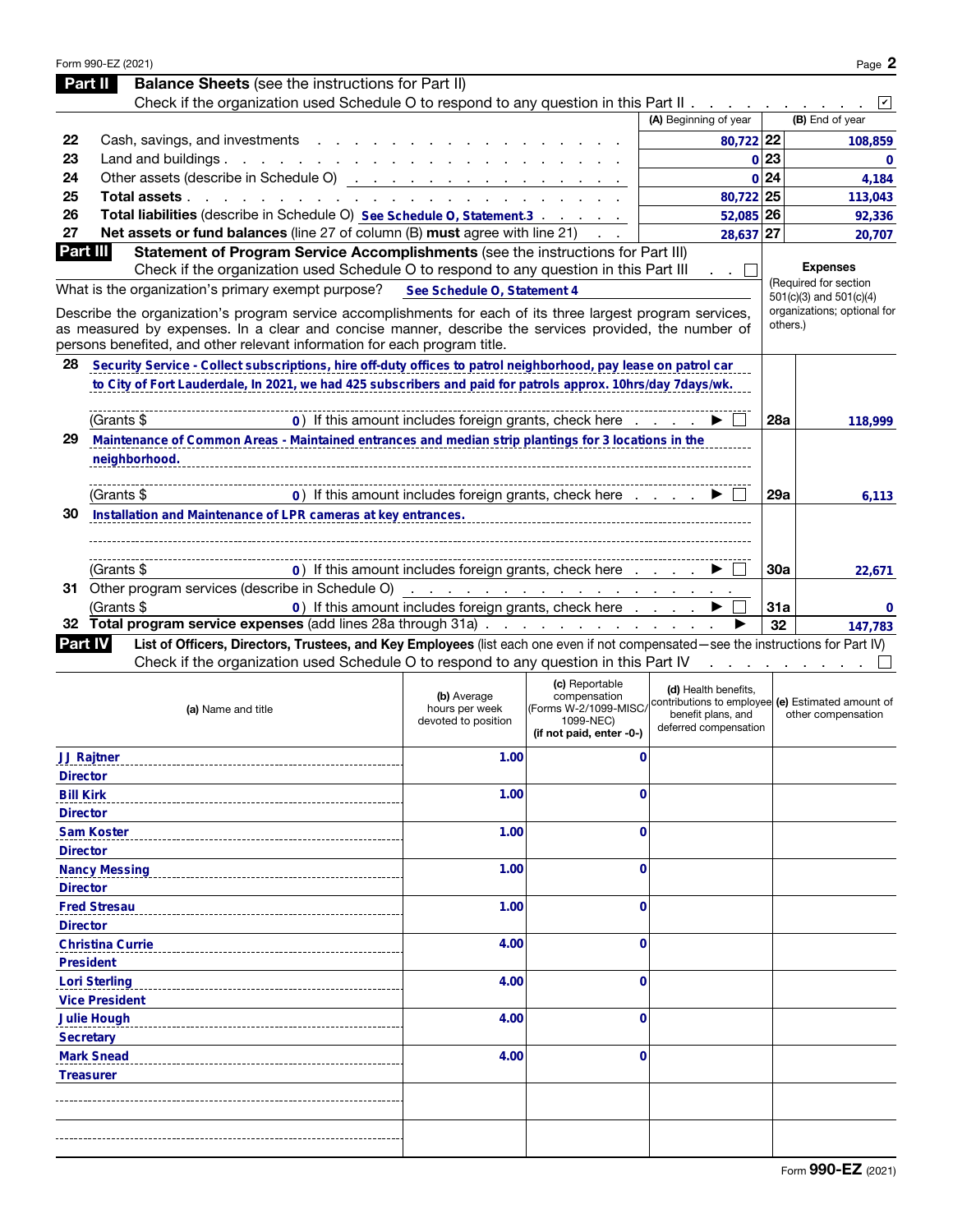|                          | Form 990-EZ (2021)                                                                                                                                                                                                                                                                                                                                                                                                                                                                                                                               |                 |            | Page 3   |
|--------------------------|--------------------------------------------------------------------------------------------------------------------------------------------------------------------------------------------------------------------------------------------------------------------------------------------------------------------------------------------------------------------------------------------------------------------------------------------------------------------------------------------------------------------------------------------------|-----------------|------------|----------|
| Part V                   | Other Information (Note the Schedule A and personal benefit contract statement requirements in the<br>instructions for Part V.) Check if the organization used Schedule O to respond to any question in this Part V                                                                                                                                                                                                                                                                                                                              |                 |            |          |
| 33                       | Did the organization engage in any significant activity not previously reported to the IRS? If "Yes," provide a<br>detailed description of each activity in Schedule O<br>$\mathcal{L}^{\text{max}}$<br>and the company of the company                                                                                                                                                                                                                                                                                                           | 33              | <b>Yes</b> | No<br>V  |
| 34                       | Were any significant changes made to the organizing or governing documents? If "Yes," attach a conformed<br>copy of the amended documents if they reflect a change to the organization's name. Otherwise, explain the<br>change on Schedule O. See instructions                                                                                                                                                                                                                                                                                  | 34              |            | V        |
| 35a                      | Did the organization have unrelated business gross income of \$1,000 or more during the year from business<br>activities (such as those reported on lines 2, 6a, and 7a, among others)?                                                                                                                                                                                                                                                                                                                                                          | 35a             |            | V        |
| b<br>C                   | If "Yes" to line 35a, has the organization filed a Form 990-T for the year? If "No," provide an explanation in Schedule O<br>Was the organization a section 501(c)(4), 501(c)(5), or 501(c)(6) organization subject to section 6033(e) notice,<br>reporting, and proxy tax requirements during the year? If "Yes," complete Schedule C, Part III                                                                                                                                                                                                 | 35b<br>35c      |            | V        |
| 36                       | Did the organization undergo a liquidation, dissolution, termination, or significant disposition of net assets<br>during the year? If "Yes," complete applicable parts of Schedule N                                                                                                                                                                                                                                                                                                                                                             | 36              |            | V        |
| 37a<br>b                 | Enter amount of political expenditures, direct or indirect, as described in the instructions $\blacktriangleright$   37a<br>$\bf{0}$<br>Did the organization file Form 1120-POL for this year?.<br>and a state<br>and the company of the company                                                                                                                                                                                                                                                                                                 | 37 <sub>b</sub> |            | V        |
| 38a                      | Did the organization borrow from, or make any loans to, any officer, director, trustee, or key employee; or were<br>any such loans made in a prior year and still outstanding at the end of the tax year covered by this return?                                                                                                                                                                                                                                                                                                                 | 38a             |            | V        |
| b<br>39<br>а<br>b<br>40a | If "Yes," complete Schedule L, Part II, and enter the total amount involved<br>38 <sub>b</sub><br>Section 501(c)(7) organizations. Enter:<br>Initiation fees and capital contributions included on line 9<br>39a<br>Gross receipts, included on line 9, for public use of club facilities<br>39b<br>and a state of the state of the<br>Section 501(c)(3) organizations. Enter amount of tax imposed on the organization during the year under:<br>section 4911 ▶<br>; section 4912 $\blacktriangleright$<br>; section 4955 $\blacktriangleright$ |                 |            |          |
| b                        | Section 501(c)(3), 501(c)(4), and 501(c)(29) organizations. Did the organization engage in any section 4958<br>excess benefit transaction during the year, or did it engage in an excess benefit transaction in a prior year<br>that has not been reported on any of its prior Forms 990 or 990-EZ? If "Yes," complete Schedule L, Part I                                                                                                                                                                                                        | 40 <sub>b</sub> |            |          |
| d                        | Section 501(c)(3), 501(c)(4), and 501(c)(29) organizations. Enter amount of tax imposed<br>on organization managers or disqualified persons during the year under sections 4912,<br>4955, and 4958<br>the contract of the contract of the contract of the contract of the contract of the contract of the contract of<br>0<br>Section 501(c)(3), 501(c)(4), and 501(c)(29) organizations. Enter amount of tax on line                                                                                                                            |                 |            |          |
| е                        | All organizations. At any time during the tax year, was the organization a party to a prohibited tax shelter                                                                                                                                                                                                                                                                                                                                                                                                                                     | 40e             |            |          |
| 41<br>42a                | List the states with which a copy of this return is filed $\blacktriangleright$ FL<br>The organization's books are in care of ▶ Mark Snead<br>Telephone no. ▶                                                                                                                                                                                                                                                                                                                                                                                    | 954-761-9349    |            |          |
|                          | $ZIP + 4$<br><b>b</b> At any time during the calendar year, did the organization have an interest in or a signature or other authority over                                                                                                                                                                                                                                                                                                                                                                                                      |                 | 33346      | Yes   No |
|                          | a financial account in a foreign country (such as a bank account, securities account, or other financial account)?<br>If "Yes," enter the name of the foreign country ▶<br>See the instructions for exceptions and filing requirements for FinCEN Form 114, Report of Foreign Bank and                                                                                                                                                                                                                                                           | 42b             |            | V        |
|                          | Financial Accounts (FBAR).<br>At any time during the calendar year, did the organization maintain an office outside the United States?                                                                                                                                                                                                                                                                                                                                                                                                           | 42c             |            | V        |
| 43                       | If "Yes," enter the name of the foreign country ▶<br>Section 4947(a)(1) nonexempt charitable trusts filing Form 990-EZ in lieu of Form 1041-Check here<br>and enter the amount of tax-exempt interest received or accrued during the tax year $\ldots$<br>43                                                                                                                                                                                                                                                                                     |                 |            |          |
| 44a                      | Did the organization maintain any donor advised funds during the year? If "Yes," Form 990 must be<br>completed instead of Form 990-EZ                                                                                                                                                                                                                                                                                                                                                                                                            |                 | Yes        | No       |
| b                        | Did the organization operate one or more hospital facilities during the year? If "Yes," Form 990 must be<br>completed instead of Form 990-EZ                                                                                                                                                                                                                                                                                                                                                                                                     | 44a<br>44b      |            | V<br>V   |
| c<br>d                   | Did the organization receive any payments for indoor tanning services during the year?<br>If "Yes" to line 44c, has the organization filed a Form 720 to report these payments? If "No," provide an<br>explanation in Schedule O<br>and a complete the contract of the complete state of the complete state of the complete state of the complete                                                                                                                                                                                                | 44c<br>44d      |            | V        |
| 45а                      | Did the organization have a controlled entity within the meaning of section 512(b)(13)?                                                                                                                                                                                                                                                                                                                                                                                                                                                          | 45a             |            | V        |
| b                        | Did the organization receive any payment from or engage in any transaction with a controlled entity within the<br>meaning of section 512(b)(13)? If "Yes," Form 990 and Schedule R may need to be completed instead of                                                                                                                                                                                                                                                                                                                           | 45b             |            |          |

Form 990-EZ (2021)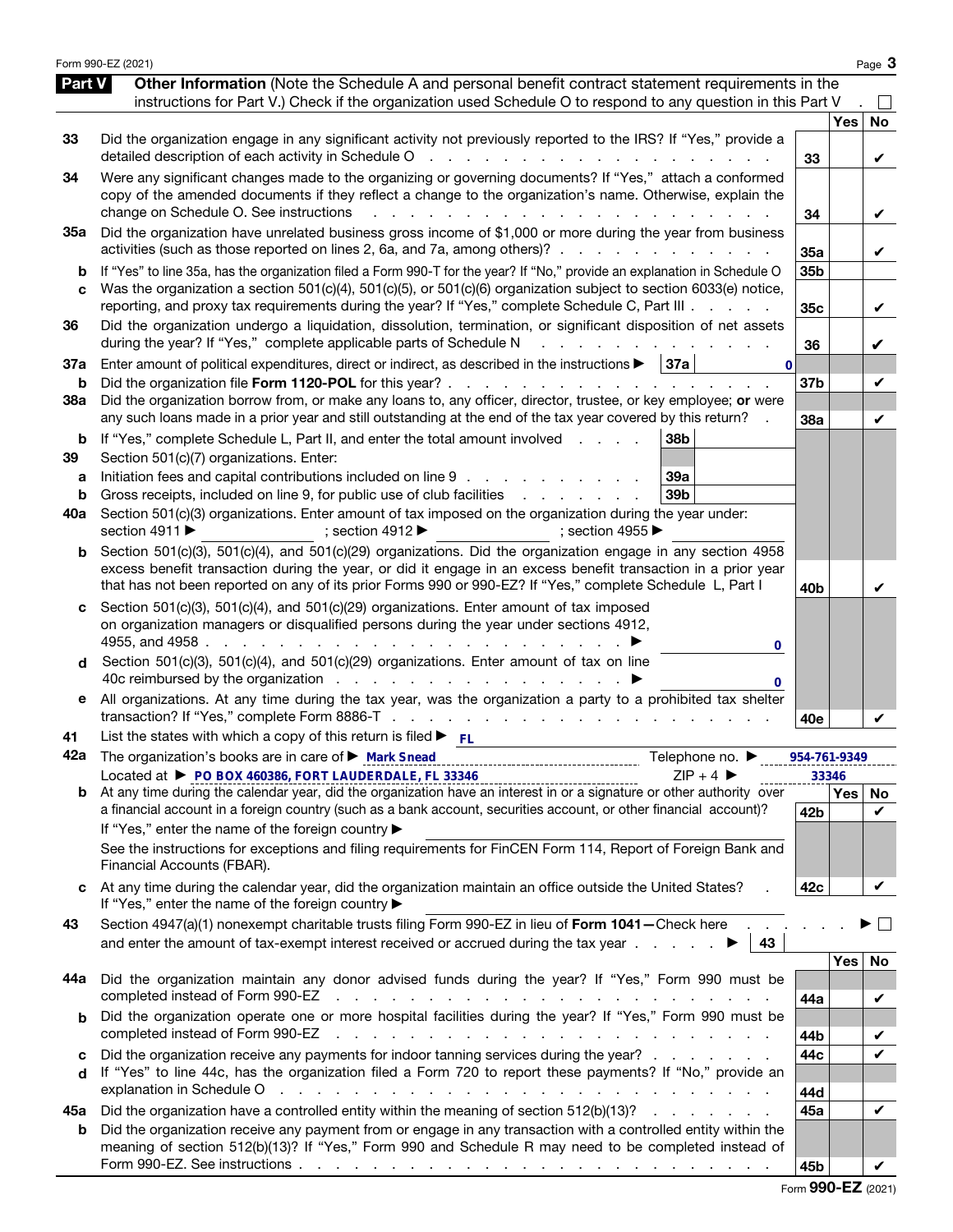|    |                                                                                                                                                                        |    | Yes   No |  |
|----|------------------------------------------------------------------------------------------------------------------------------------------------------------------------|----|----------|--|
| 46 | Did the organization engage, directly or indirectly, in political campaign activities on behalf of or in opposition                                                    |    |          |  |
|    | to candidates for public office? If "Yes," complete Schedule C, Part I. The Contract Property Conditional Property Conditional Property Conditional Property Condition | 46 |          |  |

| Part VII |  | Section 501(c)(3) Organizations Only |  |  |
|----------|--|--------------------------------------|--|--|
|          |  |                                      |  |  |

| All section 501(c)(3) organizations must answer questions 47-49b and 52, and complete the tables for lines |  |
|------------------------------------------------------------------------------------------------------------|--|
| 50 and 51.                                                                                                 |  |

|    | Check if the organization used Schedule O to respond to any question in this Part VI $\ldots$ , $\ldots$      |                 |       |    |
|----|---------------------------------------------------------------------------------------------------------------|-----------------|-------|----|
|    |                                                                                                               |                 | ∕es l | No |
| 47 | Did the organization engage in lobbying activities or have a section 501(h) election in effect during the tax |                 |       |    |
|    |                                                                                                               | 47              |       |    |
| 48 | Is the organization a school as described in section $170(b)(1)(A)(ii)$ ? If "Yes," complete Schedule E       | 48              |       |    |
|    | 49a Did the organization make any transfers to an exempt non-charitable related organization?                 | 49a             |       |    |
|    |                                                                                                               | 49 <sub>b</sub> |       |    |
|    |                                                                                                               |                 |       |    |

| 50 Complete this table for the organization's five highest compensated employees (other than officers, directors, trustees, and key |
|-------------------------------------------------------------------------------------------------------------------------------------|
| employees) who each received more than \$100,000 of compensation from the organization. If there is none, enter "None."             |

|             | to candidates for public office? If "Yes," complete Schedule C, Part I. A. A. A. A. A. A. A. A. A. A.                                                                                                       |                                                      |                                                                                                                                                                                                                               |                                                                                                  | 46               |     | V                                             |
|-------------|-------------------------------------------------------------------------------------------------------------------------------------------------------------------------------------------------------------|------------------------------------------------------|-------------------------------------------------------------------------------------------------------------------------------------------------------------------------------------------------------------------------------|--------------------------------------------------------------------------------------------------|------------------|-----|-----------------------------------------------|
| Part VI     | Section 501(c)(3) Organizations Only                                                                                                                                                                        |                                                      |                                                                                                                                                                                                                               |                                                                                                  |                  |     |                                               |
|             | All section 501(c)(3) organizations must answer questions 47–49b and 52, and complete the tables for lines                                                                                                  |                                                      |                                                                                                                                                                                                                               |                                                                                                  |                  |     |                                               |
|             | 50 and 51.                                                                                                                                                                                                  |                                                      |                                                                                                                                                                                                                               |                                                                                                  |                  |     |                                               |
|             | Check if the organization used Schedule O to respond to any question in this Part VI                                                                                                                        |                                                      |                                                                                                                                                                                                                               |                                                                                                  |                  |     |                                               |
|             |                                                                                                                                                                                                             |                                                      |                                                                                                                                                                                                                               |                                                                                                  |                  | Yes | <b>No</b>                                     |
| 47          | Did the organization engage in lobbying activities or have a section 501(h) election in effect during the tax                                                                                               |                                                      |                                                                                                                                                                                                                               |                                                                                                  |                  |     |                                               |
|             | year? If "Yes," complete Schedule C, Part II                                                                                                                                                                |                                                      | a construction of the construction of the construction of the construction of the construction of the construction of the construction of the construction of the construction of the construction of the construction of the |                                                                                                  | 47               |     |                                               |
| 48          | Is the organization a school as described in section 170(b)(1)(A)(ii)? If "Yes," complete Schedule E                                                                                                        |                                                      |                                                                                                                                                                                                                               |                                                                                                  | 48               |     |                                               |
| 49a         | Did the organization make any transfers to an exempt non-charitable related organization?                                                                                                                   |                                                      |                                                                                                                                                                                                                               |                                                                                                  | 49a              |     |                                               |
| b           | If "Yes," was the related organization a section 527 organization?                                                                                                                                          |                                                      | and a series and a series and a series                                                                                                                                                                                        |                                                                                                  | 49b              |     |                                               |
| 50          | Complete this table for the organization's five highest compensated employees (other than officers, directors, trustees, and key                                                                            |                                                      |                                                                                                                                                                                                                               |                                                                                                  |                  |     |                                               |
|             | employees) who each received more than \$100,000 of compensation from the organization. If there is none, enter "None."                                                                                     |                                                      |                                                                                                                                                                                                                               |                                                                                                  |                  |     |                                               |
|             | (a) Name and title of each employee                                                                                                                                                                         | (b) Average<br>hours per week<br>devoted to position | (c) Reportable<br>compensation<br>(Forms W-2/1099-MISC/<br>1099-NEC)                                                                                                                                                          | (d) Health benefits,<br>contributions to employee<br>benefit plans, and deferred<br>compensation |                  |     | (e) Estimated amount of<br>other compensation |
| <b>None</b> |                                                                                                                                                                                                             |                                                      |                                                                                                                                                                                                                               |                                                                                                  |                  |     |                                               |
|             |                                                                                                                                                                                                             |                                                      |                                                                                                                                                                                                                               |                                                                                                  |                  |     |                                               |
|             |                                                                                                                                                                                                             |                                                      |                                                                                                                                                                                                                               |                                                                                                  |                  |     |                                               |
|             |                                                                                                                                                                                                             |                                                      |                                                                                                                                                                                                                               |                                                                                                  |                  |     |                                               |
|             |                                                                                                                                                                                                             |                                                      |                                                                                                                                                                                                                               |                                                                                                  |                  |     |                                               |
|             |                                                                                                                                                                                                             |                                                      |                                                                                                                                                                                                                               |                                                                                                  |                  |     |                                               |
|             |                                                                                                                                                                                                             |                                                      |                                                                                                                                                                                                                               |                                                                                                  |                  |     |                                               |
|             |                                                                                                                                                                                                             |                                                      |                                                                                                                                                                                                                               |                                                                                                  |                  |     |                                               |
|             |                                                                                                                                                                                                             |                                                      |                                                                                                                                                                                                                               |                                                                                                  |                  |     |                                               |
|             | f Total number of other employees paid over \$100,000                                                                                                                                                       | and a state of                                       |                                                                                                                                                                                                                               |                                                                                                  |                  |     |                                               |
|             |                                                                                                                                                                                                             |                                                      |                                                                                                                                                                                                                               |                                                                                                  |                  |     |                                               |
| 51          | Complete this table for the organization's five highest compensated independent contractors who each received more than<br>\$100,000 of compensation from the organization. If there is none, enter "None." |                                                      |                                                                                                                                                                                                                               |                                                                                                  |                  |     |                                               |
|             | (a) Name and business address of each independent contractor                                                                                                                                                |                                                      | (b) Type of service                                                                                                                                                                                                           |                                                                                                  | (c) Compensation |     |                                               |
| <b>None</b> |                                                                                                                                                                                                             |                                                      |                                                                                                                                                                                                                               |                                                                                                  |                  |     |                                               |

| (a) Name and business address of each independent contractor                  | (b) Type of service | (c) Compensation |
|-------------------------------------------------------------------------------|---------------------|------------------|
| <b>None</b>                                                                   |                     |                  |
|                                                                               |                     |                  |
|                                                                               |                     |                  |
|                                                                               |                     |                  |
|                                                                               |                     |                  |
| d Total number of other independent contractors each receiving over \$100,000 | $\mathbf{L}$        |                  |

52 Did the organization complete Schedule A? Note: All section 501(c)(3) organizations must attach a

completed Schedule A . . . . . . . . . . . . . . . . . . . . . . . . . . . ▶ Yes No

Under penalties of perjury, I declare that I have examined this return, including accompanying schedules and statements, and to the best of my knowledge and belief, it is true, correct, and complete. Declaration of preparer (other than officer) is based on all information of which preparer has any knowledge.

| Sign<br><b>Here</b>                                                                          | Signature of officer<br><b>Mark Snead, Treasurer</b> |                      |      | Date         |                                              |             |  |
|----------------------------------------------------------------------------------------------|------------------------------------------------------|----------------------|------|--------------|----------------------------------------------|-------------|--|
|                                                                                              | Type or print name and title                         |                      |      |              |                                              |             |  |
| Paid<br><b>Preparer</b>                                                                      | Print/Type preparer's name                           | Preparer's signature | Date |              | $^\circ$ Check $\Box$<br>if<br>self-employed | <b>PTIN</b> |  |
| <b>Use Only</b>                                                                              | Firm's name $\blacktriangleright$                    |                      |      | Firm's EIN ▶ |                                              |             |  |
|                                                                                              | Firm's address $\blacktriangleright$                 |                      |      | Phone no.    |                                              |             |  |
| May the IRS discuss this return with the preparer shown above? See instructions<br>Yes<br>No |                                                      |                      |      |              |                                              |             |  |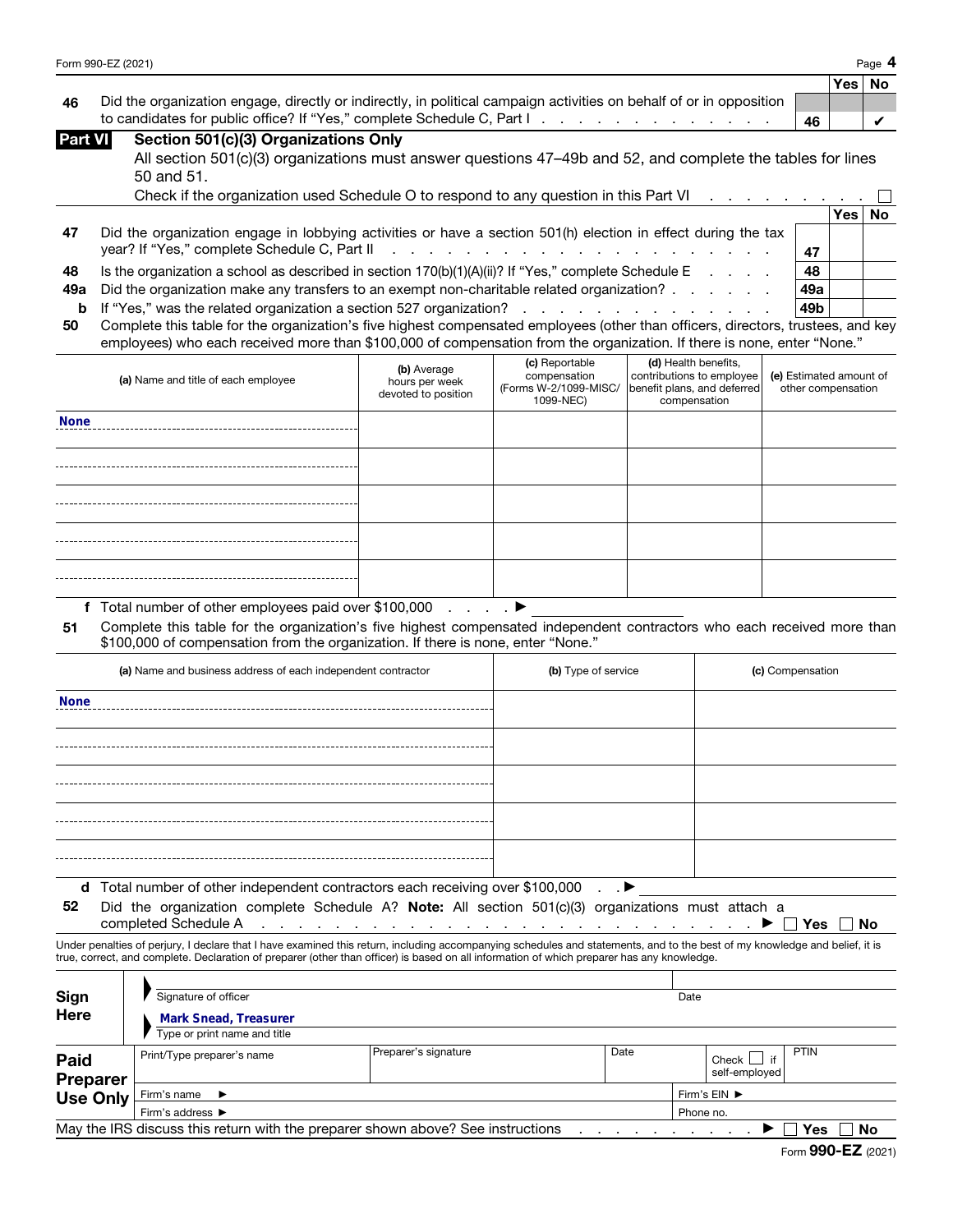SCHEDULE O (Form 990 or 990-EZ)

## Supplemental Information to Form 990 or 990-EZ

Complete to provide information for responses to specific questions on Form 990 or 990-EZ or to provide any additional information.

▶ Attach to Form 990 or Form 990-EZ.

▶ Go to *www.irs.gov/Form990* for the latest information*.*



Department of the Treasury Internal Revenue Service Name of the organization **Employer is a strategier in the organization** number is a strategier in the organization number of the organization is a strategier in the organization is a strategier in the organization is a str

**FORM 990-EXTER IN ALICY ASSOCIATION INC** 

| ployer identification numbeı |  |
|------------------------------|--|
|------------------------------|--|

| Form 990-EZ, Part I, Line 10 - Grant to Harbordale Elementary School              |  |  |
|-----------------------------------------------------------------------------------|--|--|
|                                                                                   |  |  |
| Form 990-EZ, Part II, Line 24 - Accounts Receivable net of allowance for bad debt |  |  |
|                                                                                   |  |  |
|                                                                                   |  |  |
|                                                                                   |  |  |
|                                                                                   |  |  |
|                                                                                   |  |  |
|                                                                                   |  |  |
|                                                                                   |  |  |
|                                                                                   |  |  |
|                                                                                   |  |  |
|                                                                                   |  |  |
|                                                                                   |  |  |
|                                                                                   |  |  |
|                                                                                   |  |  |
|                                                                                   |  |  |
|                                                                                   |  |  |
|                                                                                   |  |  |
|                                                                                   |  |  |
|                                                                                   |  |  |
|                                                                                   |  |  |
|                                                                                   |  |  |
|                                                                                   |  |  |
|                                                                                   |  |  |
|                                                                                   |  |  |
|                                                                                   |  |  |
|                                                                                   |  |  |
|                                                                                   |  |  |
|                                                                                   |  |  |
|                                                                                   |  |  |
|                                                                                   |  |  |
|                                                                                   |  |  |
|                                                                                   |  |  |
|                                                                                   |  |  |
|                                                                                   |  |  |
|                                                                                   |  |  |
|                                                                                   |  |  |
|                                                                                   |  |  |
|                                                                                   |  |  |
|                                                                                   |  |  |
|                                                                                   |  |  |
|                                                                                   |  |  |
|                                                                                   |  |  |
|                                                                                   |  |  |
|                                                                                   |  |  |
|                                                                                   |  |  |
|                                                                                   |  |  |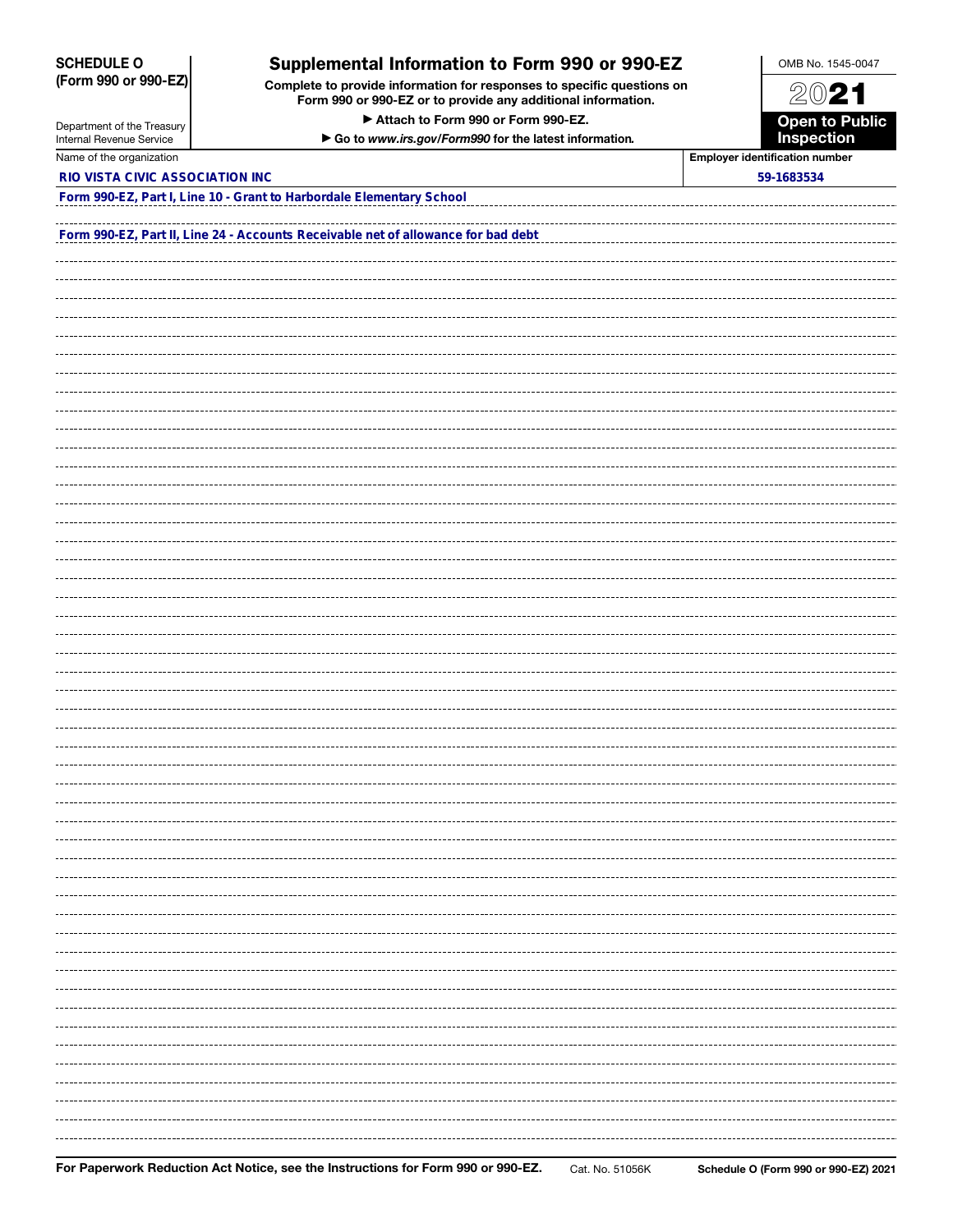| Schedule O. Statement 1      | RIO VISTA CIVIC ASSOCIATION INC             |
|------------------------------|---------------------------------------------|
| Form: Form 990-EZ (2021)     | EIN: 59-1683534                             |
| Page: 1                      | Part I, Line 8                              |
|                              | <b>Other Revenue Structured Explanation</b> |
| <b>Description</b>           | Amount                                      |
| Royalty Income from Magazine | 1,789                                       |
| Social Activity Income       | 1,585                                       |
| Total:                       | 3,374                                       |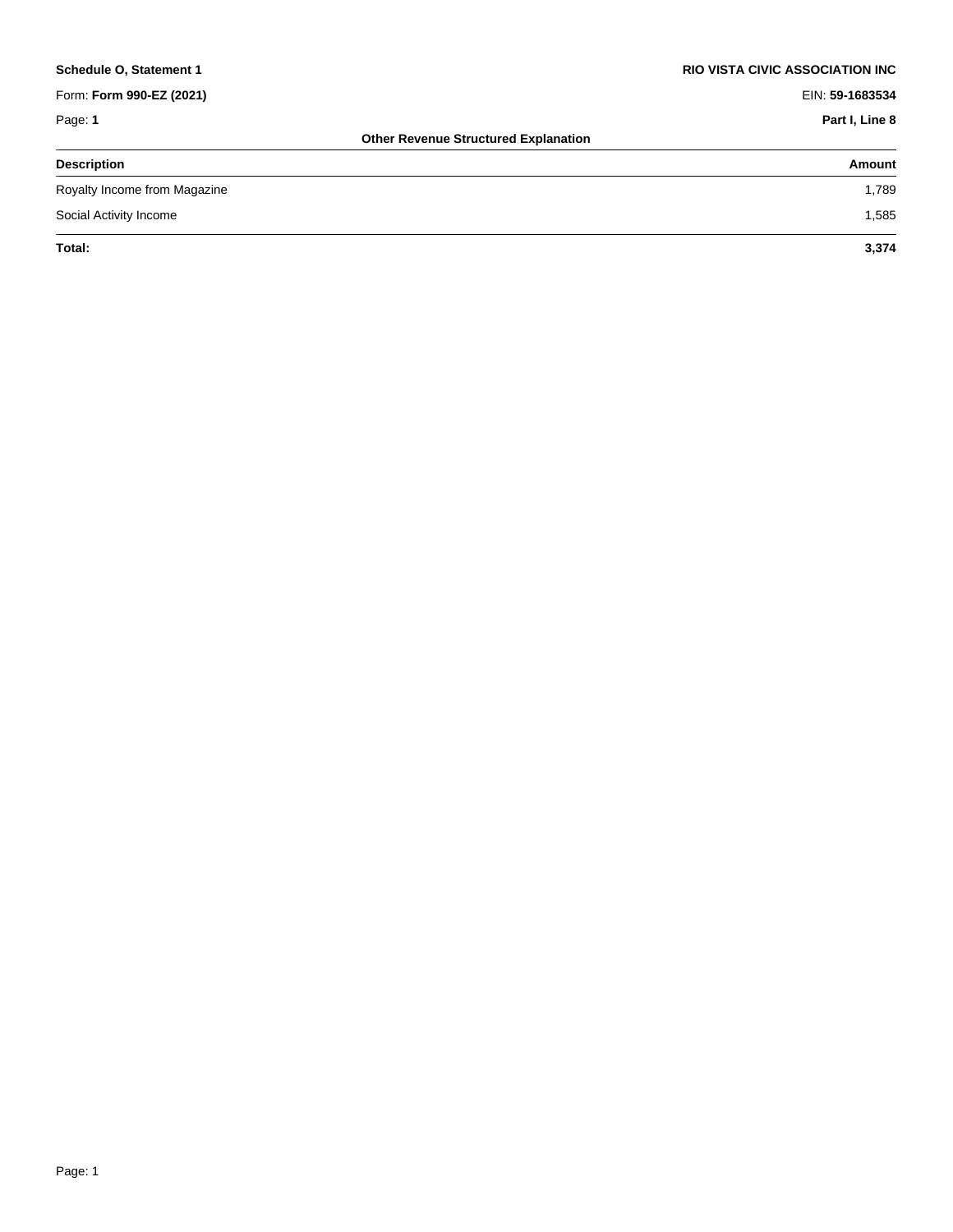| <b>Schedule O, Statement 2</b>               | <b>RIO VISTA CIVIC ASSOCIATION INC.</b> |  |
|----------------------------------------------|-----------------------------------------|--|
| Form: Form 990-EZ (2021)                     | EIN: 59-1683534                         |  |
| Page: 1                                      | Part I, Line 16                         |  |
| <b>Other Expenses Structured Explanation</b> |                                         |  |
| <b>Description</b>                           | Amount                                  |  |
| <b>Bad Debt</b>                              | 3,115                                   |  |
| <b>Bank Charges</b>                          | 24                                      |  |
| <b>Membership Costs</b>                      | 2,354                                   |  |
| Office and Miscellaneous Expenses            | 250                                     |  |
| Social Activity Expenses                     | 4,670                                   |  |
| Patrol Expenses                              | 141,671                                 |  |
| Total:                                       | 152,084                                 |  |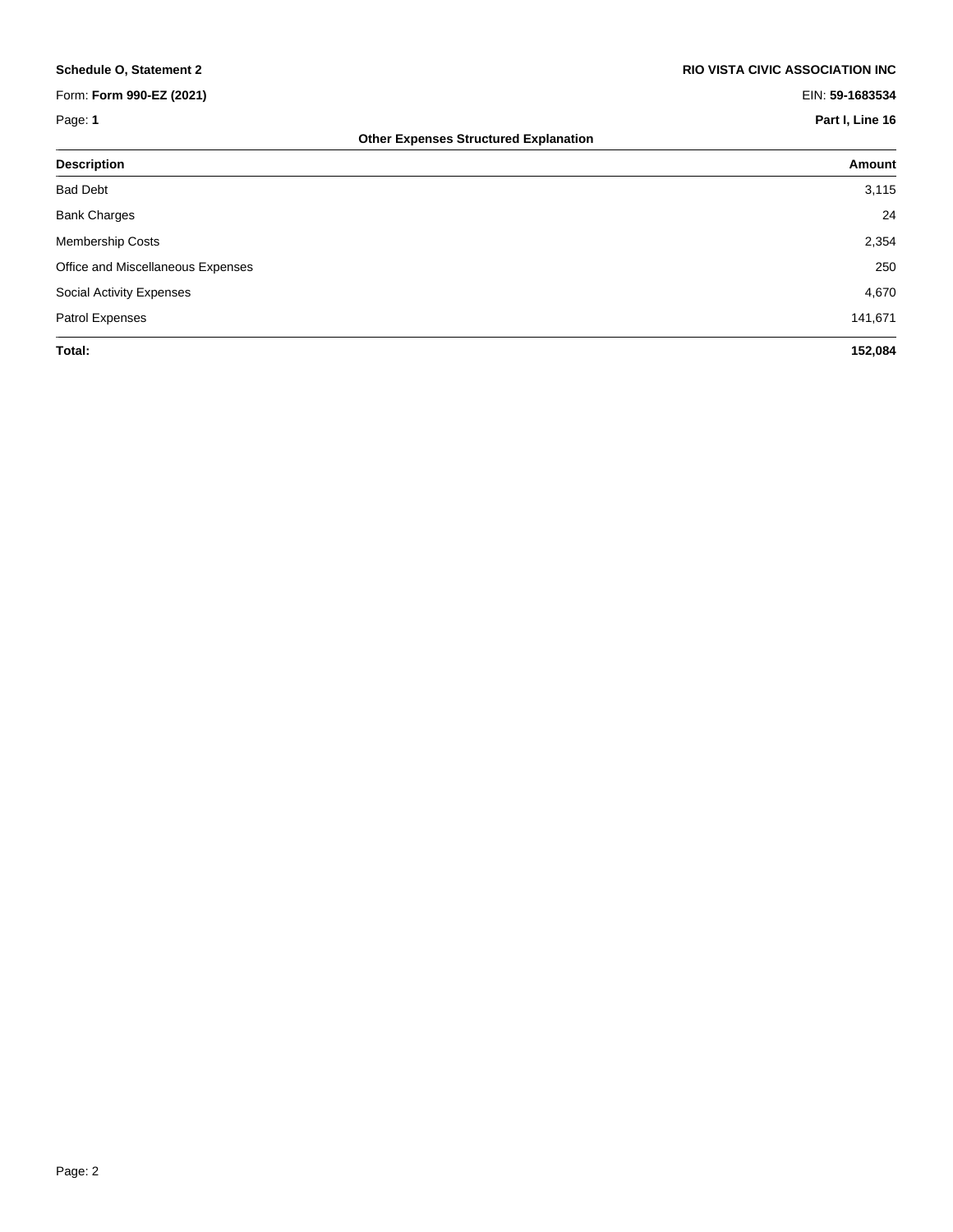| <b>Schedule O, Statement 3</b>   | <b>RIO VISTA CIVIC ASSOCIATION INC.</b>         |
|----------------------------------|-------------------------------------------------|
| Form: Form 990-EZ (2021)         | EIN: 59-1683534                                 |
| Page: 2                          | Part II, Line 26                                |
|                                  | <b>Other Liabilities Structured Explanation</b> |
| <b>Description</b>               | <b>EOY Amount</b>                               |
| <b>Accounts Payable</b>          | 17,621                                          |
| <b>PrePaid Security Services</b> | 66,495                                          |
| PrePaid LPR Fund                 | 8,220                                           |
| Total:                           | 92,336                                          |